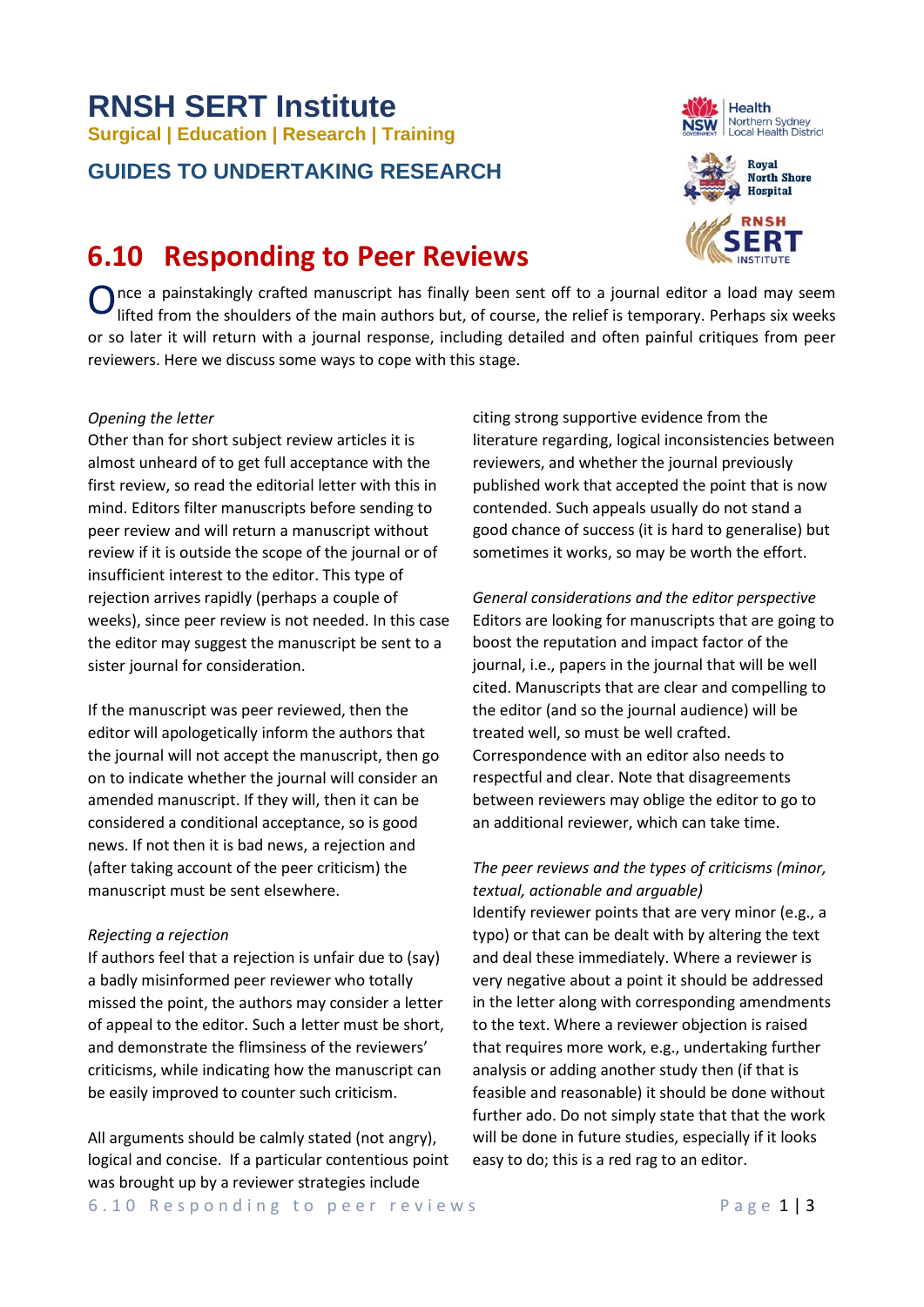When a reviewer demands something that is arguable or wrong, craft a direct response to this with the help of experienced mentors to try and get the editor onto your side. It can be a good strategy to demonstrate the inanity of a demand to do some pointless work, only then to partly concede (for purposes of goodwill) to add a little extra material.

#### *Framing arguments*

All discussion of reviewer points must be good natured and scholarly, with an assumption that the reviewer is acting in good faith. Over-politeness and lengthy anguished arguments are of little use where a straight and simple response can be made, as editors are busy. If the reviewer (or editor) is wrong on a point then say so but be prepared to back up the argument with literature references or other argument. The central substance of a reviewer objection should be clearly addressed, and if the objection has merit then concede it and try to repair the manuscript accordingly.

If reviewer demands go well beyond the scope of the work, say so and explain why. If the reviewer demands the manuscript work must answer a question it was never intended to address, say so and explain why. If a reviewer demands work that would give open ended answers (so would not provide any conclusive outcome) say so and explain why. If the reviewers demand is simply unreasonable (e.g., too much difficult work) then say so but be prepared to submit the paper elsewhere if the editor does not agree.

Lastly, on rare occasions a reviewer critique might be a firehose of weird questions and objections: this may indicate lack of good faith after all – the reviewer intends to kill your manuscript. A response to this problem may need input from an experienced hand to draft a letter to the editor raising the possibility that the reviewer may have a conflict of interest. It happens.

#### *Dealing with textual changes*

Manuscript text alterations should be carefully documented in the rebuttal letter and indicated in a copy of the manuscript according to the instructions provided by the journal.

#### *Writing the rebuttal letter*

The response letter to the editor should be sent within the prescribed period and start with manuscript details (reference number, author, title), then a short and polite summary of how the reviewers concerns have been addressed and how this has made the manuscript stronger. The rebuttal should quote each reviewer point one by one, and under each of these put the author rebuttal or response to that point. This includes details of any text alterations, arguments and additional work done to address the point.

If a point raised by reviewer 2 was dealt with in response to reviewer 1 simply indicate this and do not repeat the material. Where text was amended exactly as the reviewer requested, indicate this. Do not constantly thank the reviewers for 'raising important points', but equally do not be impolite or caustic.

#### *Substantial alterations and extra work*

If there is a demand for a lot of extra work to be done, it needs to be considered whether it is better to comply or to withdraw manuscript from review and submit elsewhere. This needs extensive consultation with the co-authors.

#### *Second stage reviews and later*

Upon returning the manuscript after the first peer review (and rebuttal) the hope is that the editor and reviewers will scan the list of points raised (and responses given), note that all review points have been addressed then then wave it through with only minor quibbles. There is tacit contract with journal editors (except for the elite journals) that if all of the points raised in the first peer review are addressed, then the manuscript should be accepted for publication. Points that were not brought up in the first review should not be raised in the second without good reason, especially if further author response to critique is not allowed. The elite journals such as Nature do as they as they wish regarding peer review questions.

After second review the manuscript will again return to the authors. With any luck there will only be an editor request for minor revision, which often does not involve the peer reviewers further. This